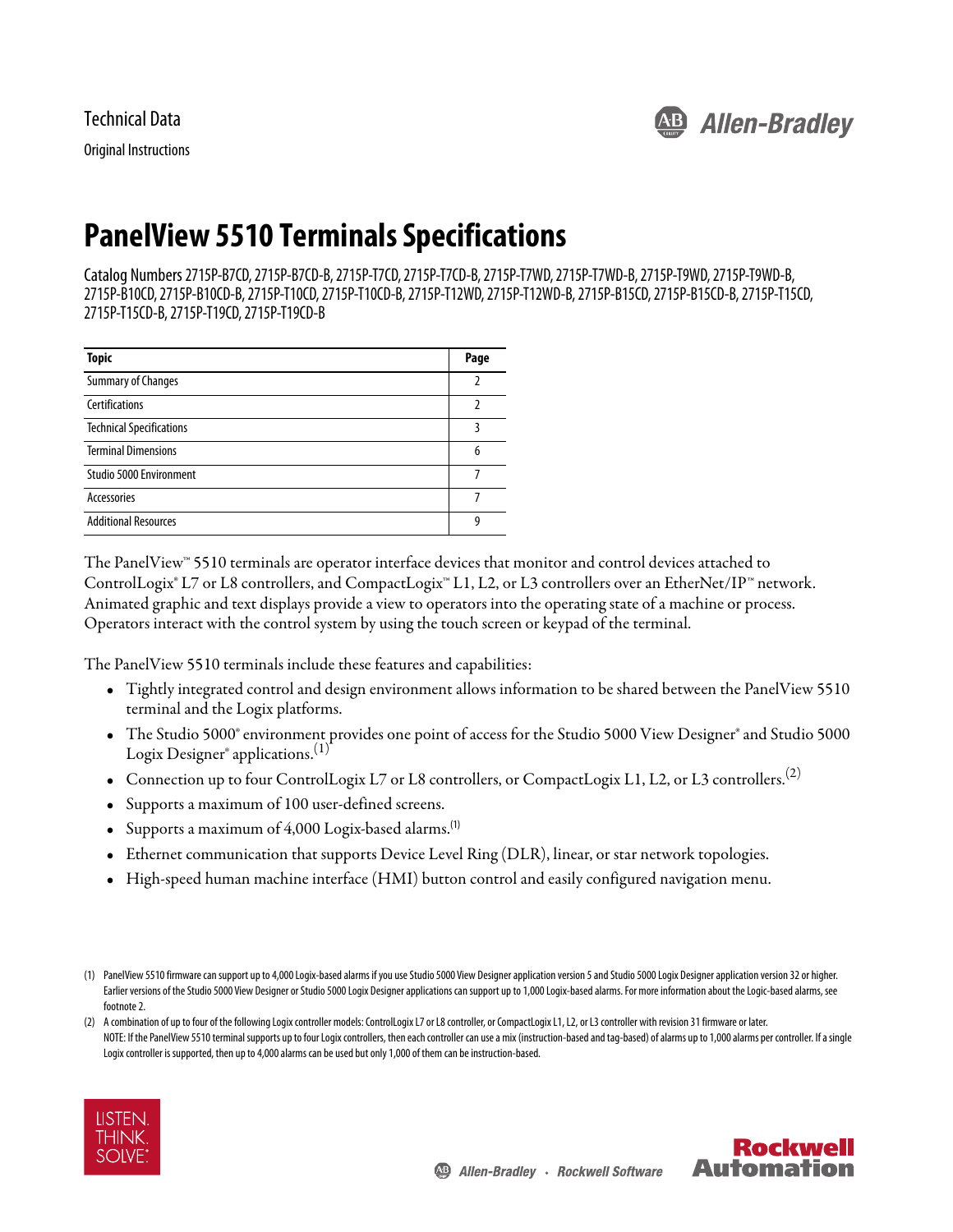### <span id="page-1-0"></span>**Summary of Changes**

This publication contains new and updated information as indicated in this table.

| Topic                                                                                                  | Page |
|--------------------------------------------------------------------------------------------------------|------|
| Added operating altitude row to Environmental Specifications table.                                    |      |
| Changed power dissipation to 41 BTU/hr. for 6.5 and 7-in. terminals in Technical Specifications table. |      |
| Changed power dissipation to 48 BTU/hr. for 9-in. terminals in Technical Specifications table.         |      |
| Added catalog numbers for 8-GB and 32-GB SD cards, and revised footnote in SD Cards table.             |      |
| Added SD card content below SD Cards table.                                                            | 8    |

### <span id="page-1-2"></span>**Environmental Specifications**

This table provides environmental specifications for the PanelView 5510 terminals.

| Attribute                             | <b>Value</b>                                                                       |
|---------------------------------------|------------------------------------------------------------------------------------|
| Temperature, operating                | $\vert 0$ 55 °C (32 $\dots$ 131 °F)                                                |
| Temperature, nonoperating             | $-25+70$ °C ( $-13+158$ °F)                                                        |
| <b>Relative humidity</b>              | 595% without condensation                                                          |
| Vibration <sup><math>(1)</math></sup> | 0.012 pk-pk, 1057 Hz<br>2 g peak at 57500 Hz                                       |
| Shock, operating                      | 15 g at 11 ms                                                                      |
| Shock, nonoperating <sup>(2)</sup>    | 30 g at 11 ms                                                                      |
| Altitude, operating                   | Sea level to 2,000 m (6,562 ft)                                                    |
| Enclosure ratings                     | NEMA and UL Type 12, 13, 4X (indoor use only), also rated IP66 as Classified by UL |

(1) The 19-inch terminals (2715P-T19CD and 2715P-T19CD-B) are rated to 0.006 pk-pk, 10…57 Hz, 1 g peak at 57…500 Hz.

(2) The 19-inch terminals (2715P-T19CD and 2715P-T19CD-B) are rated to 15 g at 11 ms.

### <span id="page-1-1"></span>**Certifications**

This table provides certification information for the PanelView 5510 terminals.

| Certification <sup>(1)</sup> | Value                                                                                                                                                                                                 |
|------------------------------|-------------------------------------------------------------------------------------------------------------------------------------------------------------------------------------------------------|
| c-UL-us                      | UL 121201 for use in Hazardous Locations, Class I, Division 2, Groups A, B, C, and D;<br>UL 61010-1, UL 61010-2-201, CAN/CSA-C22.2 No. 61010-1, and CAN/CSA-C22.2<br>No. 61010-2-201: see 2715P-CT004 |
| CE (EMC)                     | European Union EMC Directive, compliance with:<br>EN 61131-2; Programmable Controllers (pertinent EMC sections); see 2715P-CT003                                                                      |
| EAC                          | Russian Customs Union TP TC 020/2011 EMC Technical Regulation; see 2715P-CT002                                                                                                                        |
| EtherNet/IP                  | ODVA conformance tested to EtherNet/IP specifications; see 2715P-CT001                                                                                                                                |
| КC                           | KC registered; see 2715P-CT005                                                                                                                                                                        |
| Marine                       | See 2715P-CT007 (ABS) and 2715P-CT008 (BV)                                                                                                                                                            |
| <b>RCM</b>                   | Australian Radiocommunications Act, compliance with:<br>EN 61000-6-4: Industrial Emissions: see 2715P-CT006                                                                                           |
| <b>RoHS</b>                  | China RoHS<br>European RoHS<br>Turkey RoHS (EEE Yönetmeliğine Uygundur. In Conformity with the EEE Regulation.)                                                                                       |

(1) When marked. See Product Certifications at [rok.auto/certifications](https://www.rockwellautomation.com/global/detail.page?pagetitle=Product-Certifications&content_type=tech_data&docid=de1cc7d81606981b0f214fed1137f539) for declarations of conformity, certificates, and other certification details.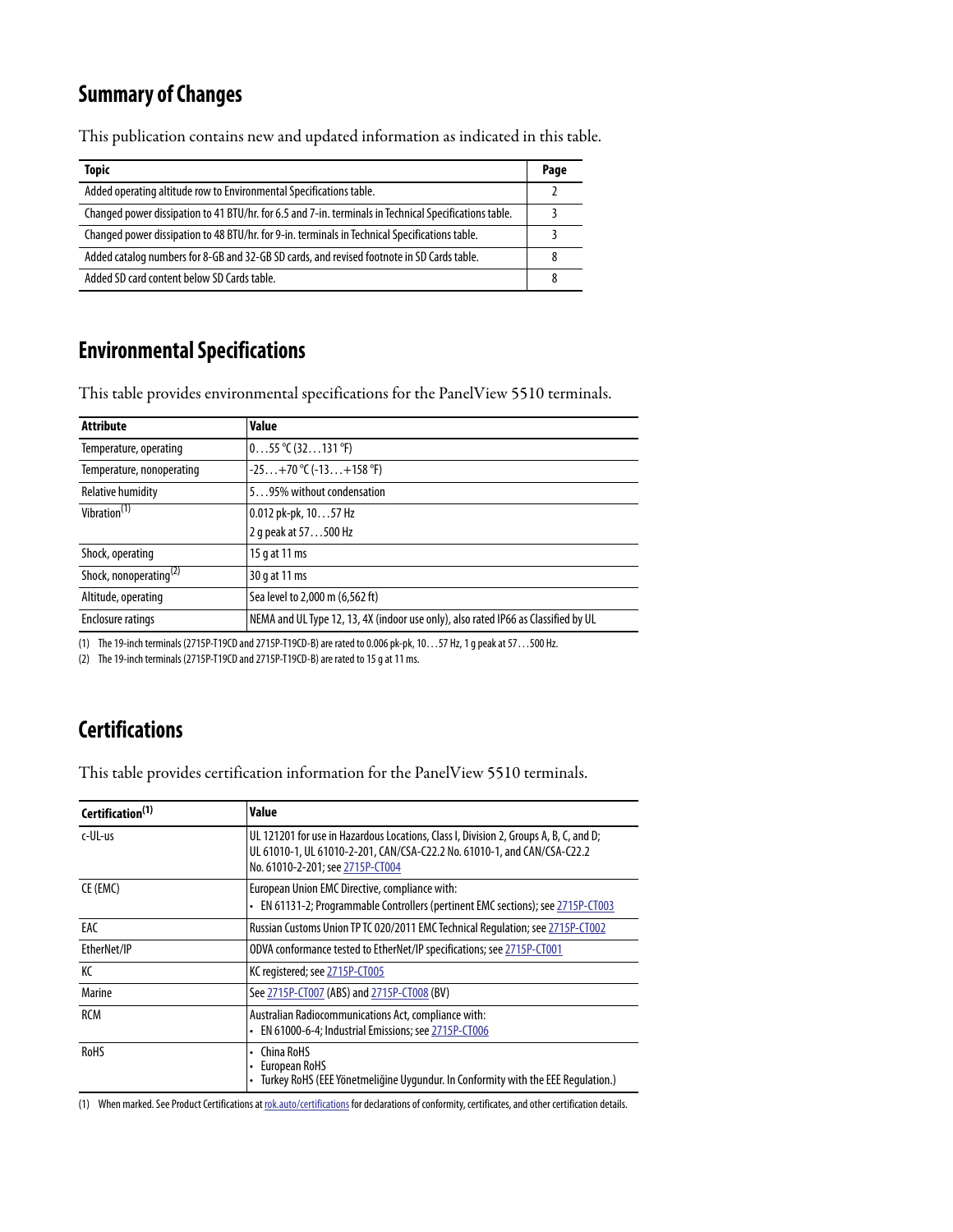## <span id="page-2-0"></span>**Technical Specifications**

This section provides technical specifications for the PanelView 5510 terminals.

<span id="page-2-1"></span>**Technical Specifications, PanelView 5510 Terminals – 6.5-in. 7-in., 9-in., and 10.4-in. Models** 

|                                                |                                                                                                                                                                                                                                                   | 6.5-in. Touch                                                                            |                                |                                                                                |                                                       | 10.4-in. Touch |  |
|------------------------------------------------|---------------------------------------------------------------------------------------------------------------------------------------------------------------------------------------------------------------------------------------------------|------------------------------------------------------------------------------------------|--------------------------------|--------------------------------------------------------------------------------|-------------------------------------------------------|----------------|--|
|                                                | 6.5-in. Touch                                                                                                                                                                                                                                     | with Keypad                                                                              | 7-in. Touch                    | 9-in. Touch                                                                    | 10.4-in. Touch                                        | with Keypad    |  |
| <b>Attribute</b>                               | 2715P-T7CD<br>2715P-T7CD-B(1)                                                                                                                                                                                                                     | 2715P-B7CD<br>2715P-B7CD-B(1)                                                            | 2715P-T7WD-B(1)                | 2715P-T7WD<br>2715P-T9WD<br>2715P-T10CD<br>2715P-T9WD-B(1)<br>2715P-T10CD-B(1) |                                                       |                |  |
| Operator input                                 | Touch plus menu<br>navigation button                                                                                                                                                                                                              | Touch with keypad plus<br>Touch plus menu navigation button<br>menu navigation<br>button |                                |                                                                                | Touch with keypad plus<br>menu navigation<br>button   |                |  |
| Display type                                   |                                                                                                                                                                                                                                                   | Color TFT LCD (thin-film-transistor, liquid-crystal display)                             |                                |                                                                                |                                                       |                |  |
| Display size, diagonal                         | $6.5$ -in.                                                                                                                                                                                                                                        |                                                                                          | 7-in. widescreen               | 9-in. widescreen                                                               | 10.4-in.                                              |                |  |
| View area, W x H                               | 132 x 99 mm (5.2 x 3.9 in.)                                                                                                                                                                                                                       |                                                                                          | 152 x 91 mm<br>(6.0 x 3.6 in.) | 196 x 118 mm<br>$(7.7 \times 4.6 \text{ in.})$                                 | 211 x 158 mm (8.3 x 6.2 in.)                          |                |  |
| Display resolution/<br>aspect ratio            | 640 x 480 VGA/4:3                                                                                                                                                                                                                                 |                                                                                          | 800 x 480 WVGA/5:3             |                                                                                | 800 x 600 SVGA/4:3                                    |                |  |
| Color depth                                    | 24-bit color graphics (16.7 million colors)                                                                                                                                                                                                       |                                                                                          |                                |                                                                                |                                                       |                |  |
| Brightness, typical                            | $300 \text{ d/m}^2$ (Nits)                                                                                                                                                                                                                        |                                                                                          |                                |                                                                                |                                                       |                |  |
| <b>Backlight</b>                               | • Light-emitting diode, non-replaceable                                                                                                                                                                                                           | • Life: 50,000 h min at 40 °C (104 °F) to half-brightness                                |                                |                                                                                |                                                       |                |  |
| <b>Backlight power</b><br>consumption, typical | 3 W                                                                                                                                                                                                                                               |                                                                                          |                                | 4W                                                                             |                                                       |                |  |
| Touch screen                                   | Analog resistive<br>Actuation rating: 1 million presses<br>Operating force: <100 grams                                                                                                                                                            |                                                                                          |                                |                                                                                |                                                       |                |  |
| Keypad                                         | 12 function keys:<br>L1L6, R1R6<br>Numeric keypad and<br>navigation keys<br>navigation keys<br>Actuating rating:<br>Actuating rating:<br>1 million presses<br>1 million presses<br>Operating force:<br>Operating force:<br>300 grams<br>300 grams |                                                                                          |                                |                                                                                | 16 function keys:<br>L1L8, R1R8<br>Numeric keypad and |                |  |
| Battery (real-time clock<br>backup)            | Accuracy: +/-2 minutes per month<br>Battery life: 4 years min at 25 °C (77 °F)<br>Replacement: CR2032 lithium coin cell                                                                                                                           |                                                                                          |                                |                                                                                |                                                       |                |  |
| Memory                                         |                                                                                                                                                                                                                                                   |                                                                                          |                                |                                                                                |                                                       |                |  |
| <b>RAM</b>                                     | 1 GB RAM                                                                                                                                                                                                                                          |                                                                                          |                                |                                                                                |                                                       |                |  |
| Use available                                  | 1 GB nonvolatile storage for projects                                                                                                                                                                                                             |                                                                                          |                                |                                                                                |                                                       |                |  |
| Secure Digital (SD) card<br>slot               | One SD card slot for external storage; supports cat. no. 1784-SDx cards. See Secure Digital (SD) Cards on page 8.                                                                                                                                 |                                                                                          |                                |                                                                                |                                                       |                |  |
| USB ports                                      |                                                                                                                                                                                                                                                   |                                                                                          |                                |                                                                                |                                                       |                |  |
| Host                                           | Two USB 2.0 high-speed (type A) host ports to support removable USB drives for external storage.                                                                                                                                                  |                                                                                          |                                |                                                                                |                                                       |                |  |
| Device                                         | One USB 2.0 high-speed (type B) device port to connect to a host computer that is software-feature dependent.                                                                                                                                     |                                                                                          |                                |                                                                                |                                                       |                |  |
| <b>Ethernet port</b>                           | Two 10/100Base-T, Auto MDI/MDI-X Ethernet ports that support (Device Level Ring) DLR, linear, or star network topologies.                                                                                                                         |                                                                                          |                                |                                                                                |                                                       |                |  |
| <b>Status indicators</b>                       | STS (status, green), ERR (error, red)<br>Studio 5000 environment provides single portal to View Designer and Logix Designer applications.                                                                                                         |                                                                                          |                                |                                                                                |                                                       |                |  |
| Software                                       |                                                                                                                                                                                                                                                   |                                                                                          |                                |                                                                                |                                                       |                |  |
| Electrical                                     | 0.5 A at 5V DC                                                                                                                                                                                                                                    |                                                                                          |                                |                                                                                |                                                       |                |  |
| USB host ports (type A)                        |                                                                                                                                                                                                                                                   |                                                                                          |                                |                                                                                |                                                       |                |  |
| Input voltage                                  | 24V DC nom (1830V DC)                                                                                                                                                                                                                             |                                                                                          |                                |                                                                                |                                                       |                |  |
| Power consumption, max                         | 22W                                                                                                                                                                                                                                               |                                                                                          |                                | 24W                                                                            | 25W                                                   |                |  |
| Power consumption,<br>typical                  | 12W                                                                                                                                                                                                                                               |                                                                                          | 17W                            | 14W                                                                            | 15W                                                   |                |  |
| Power dissipation                              | 41 BTU/hr.                                                                                                                                                                                                                                        |                                                                                          |                                | 48 BTU/hr.                                                                     | 51 BTU/hr.                                            |                |  |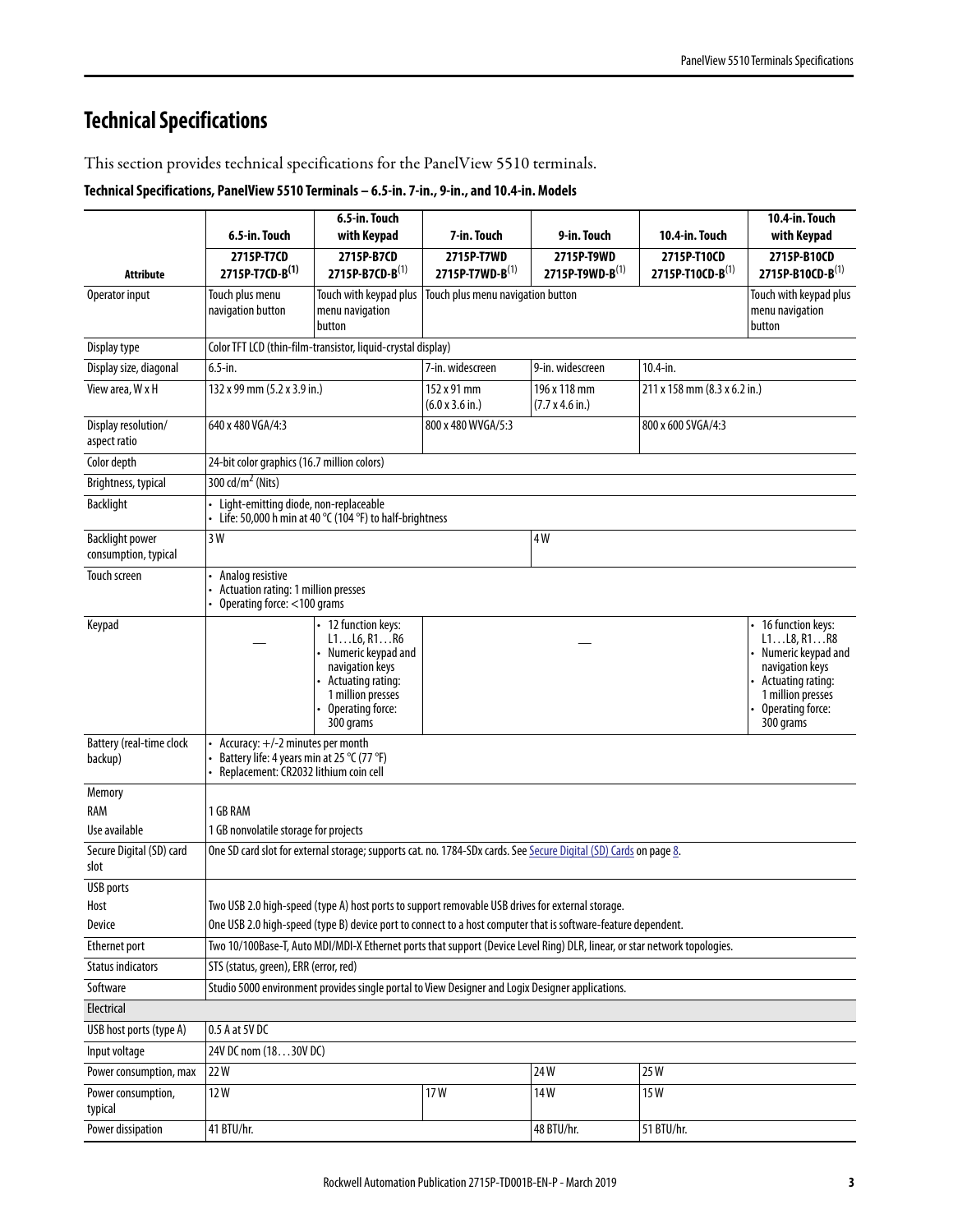#### **Technical Specifications, PanelView 5510 Terminals – 6.5-in. 7-in., 9-in., and 10.4-in. Models (Continued)**

|                                                                                          | 6.5-in. Touch<br>10.4-in. Touch<br>10.4-in. Touch<br>6.5-in. Touch<br>with Keypad<br>9-in. Touch<br>with Keypad<br>7-in. Touch |                                                                                                                                                                       |                   |                   |                  |                  |  |  |  |
|------------------------------------------------------------------------------------------|--------------------------------------------------------------------------------------------------------------------------------|-----------------------------------------------------------------------------------------------------------------------------------------------------------------------|-------------------|-------------------|------------------|------------------|--|--|--|
| Attribute                                                                                | 2715P-T7CD<br>2715P-T7CD-B <sup>(1)</sup>                                                                                      | 2715P-B7CD<br>2715P-B10CD<br>2715P-T7WD<br>2715P-T9WD<br>2715P-T10CD<br>2715P-T9WD-B(1)<br>2715P-B7CD-B(1)<br>2715P-T7WD-B(1)<br>2715P-B10CD-B(1)<br>2715P-T10CD-B(1) |                   |                   |                  |                  |  |  |  |
| Inrush current, typical                                                                  | '7 A                                                                                                                           |                                                                                                                                                                       |                   |                   |                  |                  |  |  |  |
| Power supply                                                                             | Supports SELV and PELV 24V DC supplies <sup>(2)(3)</sup>                                                                       |                                                                                                                                                                       |                   |                   |                  |                  |  |  |  |
| Mechanical                                                                               |                                                                                                                                |                                                                                                                                                                       |                   |                   |                  |                  |  |  |  |
| Weight, approx                                                                           | $2$ kg $(4.4$ lb)                                                                                                              | $2.27$ kg $(5 \text{ lb})$                                                                                                                                            | $2$ kg $(4.4$ lb) | 2.42 kg (5.35 lb) | 3.35 kg (7.4 lb) | 3.72 kg (8.2 lb) |  |  |  |
| Terminal dimensions,                                                                     | See PanelView 5510 Terminal and Cutout Dimensions on page 6.                                                                   |                                                                                                                                                                       |                   |                   |                  |                  |  |  |  |
| approx                                                                                   |                                                                                                                                |                                                                                                                                                                       |                   |                   |                  |                  |  |  |  |
| Cutout dimensions, approx   See PanelView 5510 Terminal and Cutout Dimensions on page 6. |                                                                                                                                |                                                                                                                                                                       |                   |                   |                  |                  |  |  |  |

(1) Add -B to the end of a catalog number to order a terminal without the Allen-Bradley logo and product identification, for example, 2715-T7CD-B.

(2) DC-powered terminals support safety extra low voltage (SELV) and protective extra low voltage (PELV) 24V DC power supplies such as cat. nos. 1606-XLP95E, 1606-XLP100E, 2711P-RSACDIN.

(3) Where PELV is defined in IEC 61131-2.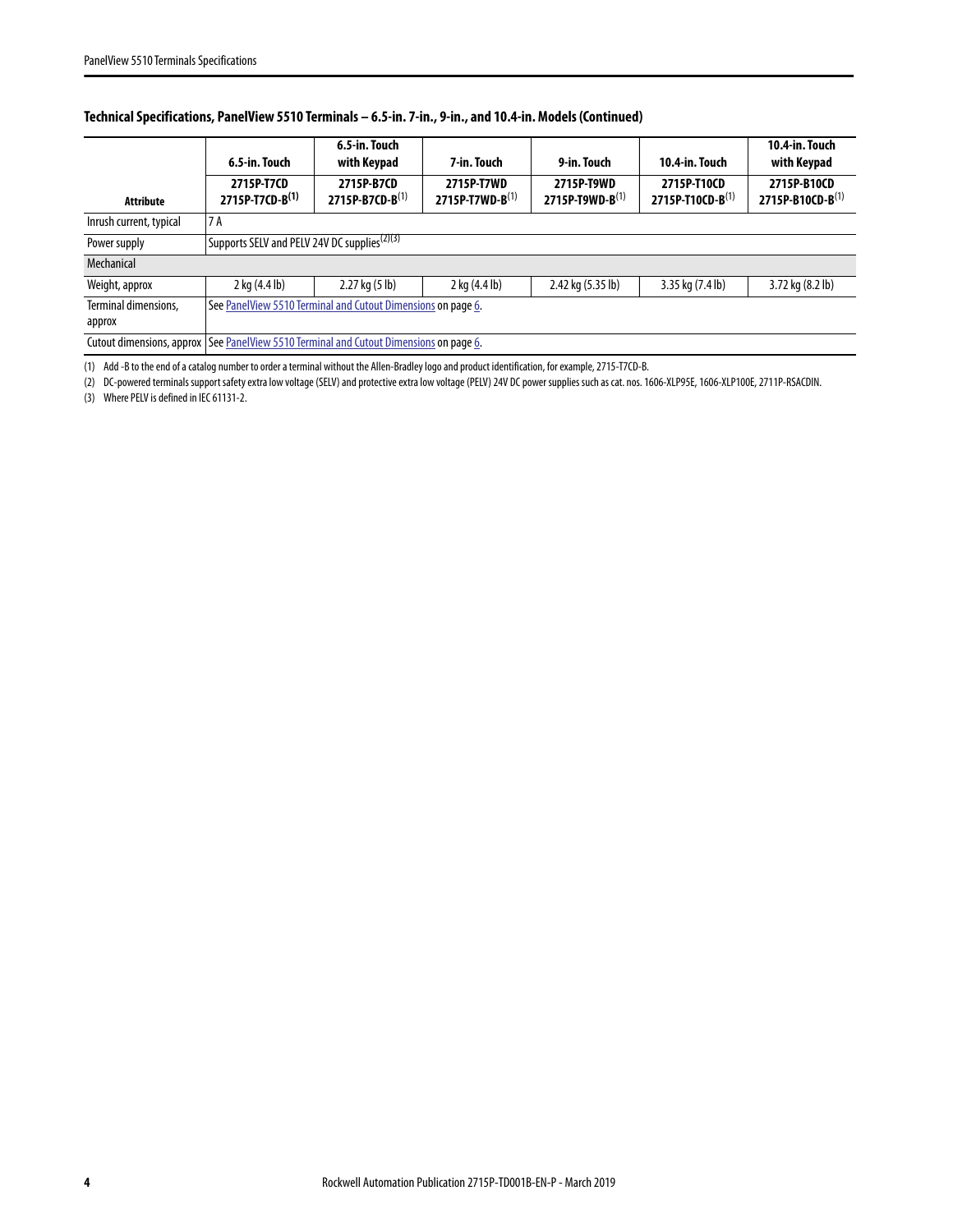|  |  | Technical Specifications, PanelView 5510 Terminals – 12.1-in., 15-in., and 19-in. models |  |  |
|--|--|------------------------------------------------------------------------------------------|--|--|
|--|--|------------------------------------------------------------------------------------------|--|--|

|                                                   | 12.1-in. Touch                                                                                                          | 15-in. Touch                                                                                                                                       | 15-in. Touch with Keypad                                                                                                  | 19-in. Touch                         |  |  |
|---------------------------------------------------|-------------------------------------------------------------------------------------------------------------------------|----------------------------------------------------------------------------------------------------------------------------------------------------|---------------------------------------------------------------------------------------------------------------------------|--------------------------------------|--|--|
| <b>Attribute</b>                                  | 2715P-T12WD<br>2715P-T12WD-B(1)                                                                                         | 2715P-T15CD<br>2715P-B15CD<br>2715P-B15CD-B(1)<br>2715P-T15CD-B <sup>(1)</sup>                                                                     |                                                                                                                           | 2715P-T19CD<br>2715P-T19CD-B(1)      |  |  |
| Operator input                                    | Touch plus menu navigation button                                                                                       |                                                                                                                                                    | Touch with keypad plus menu<br>navigation button                                                                          | Touch plus menu navigation<br>button |  |  |
| Display type                                      | Color TFT LCD (thin-film-transistor, liquid-crystal display)                                                            |                                                                                                                                                    |                                                                                                                           |                                      |  |  |
| Display size, diagonal                            | 12.1-in. widescreen                                                                                                     | $15$ -in.                                                                                                                                          |                                                                                                                           | 19-in.                               |  |  |
| View area, W x H                                  | 261 x 163 mm (10.3 x 6.4 in.)                                                                                           | 304 x 228 mm (12 x 9 in.)                                                                                                                          |                                                                                                                           | 376 x 301 mm (14.8 x 11.9 in.)       |  |  |
| Display resolution/aspect ratio                   | 800 x 600 SVGA, 4:3                                                                                                     | 1024 x 768 XGA, 4:3                                                                                                                                |                                                                                                                           | 1280 x 800 WXGA, 16:10               |  |  |
| Color depth                                       |                                                                                                                         | 24-bit color graphics (16.7 million colors)                                                                                                        |                                                                                                                           |                                      |  |  |
| Brightness, typical                               | 300 cd/m <sup>2</sup> (Nits)                                                                                            |                                                                                                                                                    |                                                                                                                           |                                      |  |  |
| <b>Backlight</b>                                  | • Light-emitting diode, non-replaceable<br>- Life: 50,000 h min at 40 °C (104 °F) to half-brightness                    |                                                                                                                                                    |                                                                                                                           |                                      |  |  |
| Backlight power consumption, typical 5 W          |                                                                                                                         | 8.5W                                                                                                                                               |                                                                                                                           | <b>18W</b>                           |  |  |
| Touch screen                                      | Analog resistive<br>Actuation rating: 1 million presses<br>Operating force: <100 grams                                  |                                                                                                                                                    |                                                                                                                           |                                      |  |  |
| Keypad                                            |                                                                                                                         | 20 function keys:<br>L1L10, R1R10<br>Numeric keypad and<br>navigation keys<br>Actuating rating:<br>1 million presses<br>Operating force: 300 grams |                                                                                                                           |                                      |  |  |
| Battery (real-time clock backup)                  | Accuracy: +/-2 minutes per month<br>Battery life: 4 years min at 25 °C (77 °F)<br>Replacement: CR2032 lithium coin cell |                                                                                                                                                    |                                                                                                                           |                                      |  |  |
| Memory                                            |                                                                                                                         |                                                                                                                                                    |                                                                                                                           |                                      |  |  |
| RAM                                               | 1 GB                                                                                                                    |                                                                                                                                                    |                                                                                                                           |                                      |  |  |
| User available                                    | 1 GB nonvolatile storage for projects                                                                                   |                                                                                                                                                    |                                                                                                                           |                                      |  |  |
| Secure Digital (SD) card slot<br><b>USB</b> ports |                                                                                                                         |                                                                                                                                                    | One SD card slot for external storage; supports cat. no. 1784-SDx cards. See Secure Digital (SD) Cards on page 8.         |                                      |  |  |
| Host                                              | Two USB 2.0 high-speed (type A) host ports to support removable USB drives for external storage.                        |                                                                                                                                                    |                                                                                                                           |                                      |  |  |
| Device                                            |                                                                                                                         | One USB 2.0 high-speed (type B) device port to connect to a host computer that is software-feature dependent.                                      |                                                                                                                           |                                      |  |  |
| <b>Ethernet port</b>                              |                                                                                                                         |                                                                                                                                                    | Two 10/100Base-T, Auto MDI/MDI-X Ethernet ports that support (Device Level Ring) DLR, linear, or star network topologies. |                                      |  |  |
| <b>Status indicators</b>                          | STS (status, green), ERR (error, red)                                                                                   |                                                                                                                                                    |                                                                                                                           |                                      |  |  |
| Software                                          |                                                                                                                         |                                                                                                                                                    | Studio 5000 environment provides single portal to View Designer and Logix Designer applications.                          |                                      |  |  |
| Electrical                                        |                                                                                                                         |                                                                                                                                                    |                                                                                                                           |                                      |  |  |
| USB host ports (type A)                           | 0.5 A at 5V DC                                                                                                          |                                                                                                                                                    |                                                                                                                           |                                      |  |  |
| Input voltage                                     | 24V DC nom (1830V DC)                                                                                                   |                                                                                                                                                    |                                                                                                                           |                                      |  |  |
| Power consumption, max                            | 26W                                                                                                                     | 33W                                                                                                                                                |                                                                                                                           | 43W                                  |  |  |
| Power consumption, typical                        | 16W                                                                                                                     | 27W                                                                                                                                                |                                                                                                                           | 30W                                  |  |  |
| Power dissipation                                 | 62 BTU/hr.                                                                                                              |                                                                                                                                                    |                                                                                                                           | 113 BTU/hr.                          |  |  |
| Inrush current                                    | 7 A                                                                                                                     |                                                                                                                                                    |                                                                                                                           |                                      |  |  |
| Power supply                                      | Supports SELV and PELV 24V DC supplies <sup>(2)</sup>                                                                   |                                                                                                                                                    |                                                                                                                           |                                      |  |  |
| Mechanical                                        |                                                                                                                         |                                                                                                                                                    |                                                                                                                           |                                      |  |  |
| Weight, approx                                    | 3.61 kg (7.96 lb)                                                                                                       | 4.77 kg (10.5 lb)                                                                                                                                  | 5.5 kg (12.13 lb)                                                                                                         | 7.5 kg (16.5 lb)                     |  |  |
| Terminal dimensions, approx                       |                                                                                                                         | See PanelView 5510 Terminal and Cutout Dimensions on page 6.                                                                                       |                                                                                                                           |                                      |  |  |
| Cutout dimensions, approx                         |                                                                                                                         | See PanelView 5510 Terminal and Cutout Dimensions on page 6.                                                                                       |                                                                                                                           |                                      |  |  |

(1) Add -B to the end of a catalog number to order a terminal without the Allen-Bradley logo and product identification, for example, 2715-T7CD-B.

(2) DC-powered terminals support safety extra low voltage (SELV) and protective extra-low voltage (PELV) 24V DC power supplies such as cat. nos. 1606-XLP95E, 1606-XLP100E, 2711P-RSACDIN.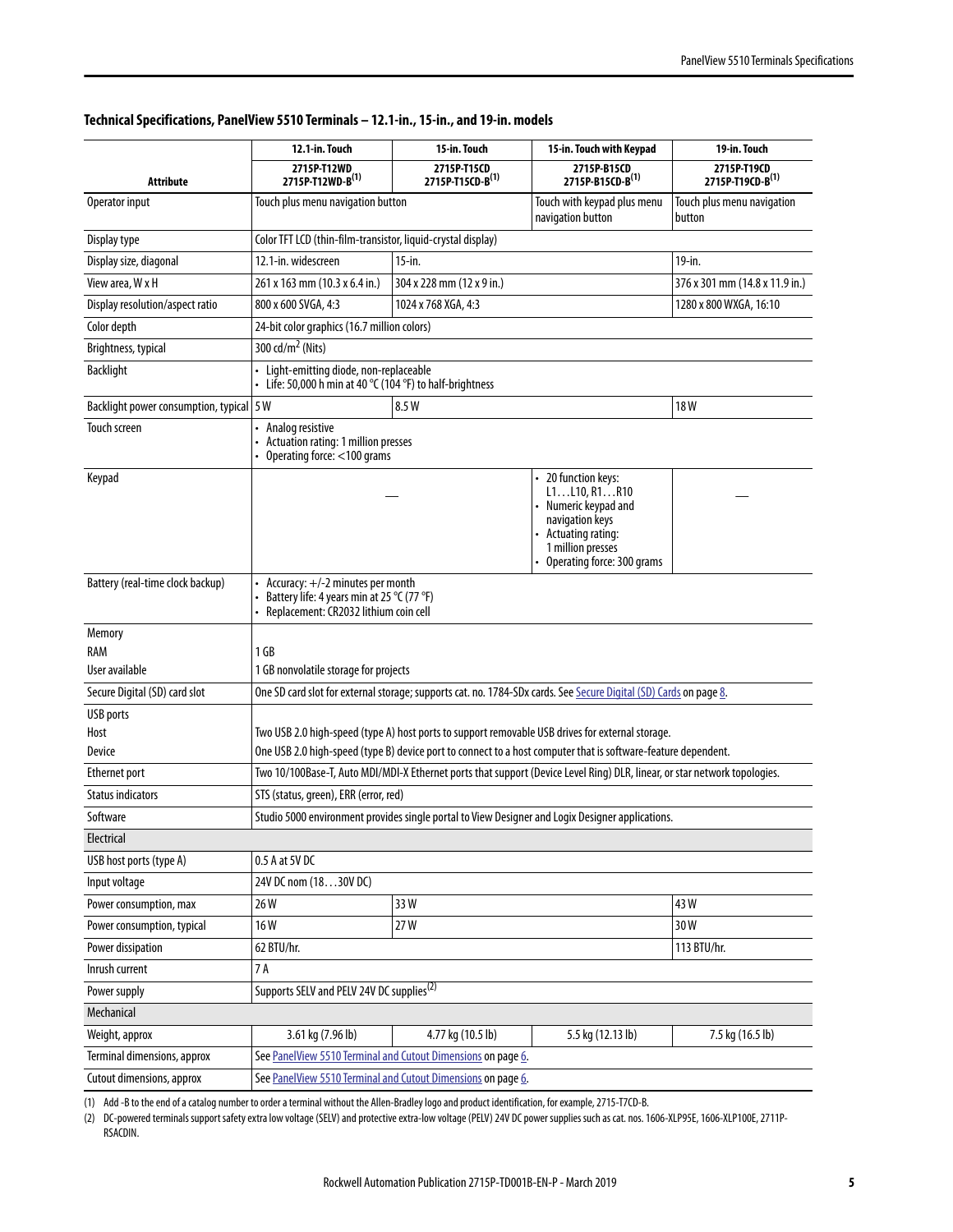### <span id="page-5-0"></span>**Terminal Dimensions**

This section provides dimensions for the PanelView 5510 terminals. The 10.4-inch keypad and touch terminal is shown for illustrative purposes. All other terminal sizes look similar.







<span id="page-5-1"></span> **PanelView 5510 Terminal and Cutout Dimensions**

|                         |                   |                                  |                          | <b>Terminal Dimensions</b>                                                         |            |                           | <b>Cutout Dimensions</b> |             |
|-------------------------|-------------------|----------------------------------|--------------------------|------------------------------------------------------------------------------------|------------|---------------------------|--------------------------|-------------|
| <b>Terminal</b><br>Size | <b>Input Type</b> | <b>Height</b><br>(A)<br>mm (in.) | Width<br>(B)<br>mm (in.) | <b>Mounted Depth</b><br><b>Overall Depth</b><br>(D)<br>(C)<br>mm (in.)<br>mm (in.) |            | Height<br>(A)<br>mm (in.) | Width<br>(B)<br>mm (in.) |             |
| $6.5$ -in.              | Keypad and touch  |                                  | 285 (11.22)              |                                                                                    |            | 142 (5.59)                | 237 (9.33)               |             |
|                         | Touch             | 178(7.0)                         | 212 (8.35)               |                                                                                    |            |                           | 184 (7.24)               |             |
| $7 - in.$               | Touch             |                                  | 237(9.3)                 | 69.5 (2.74)                                                                        |            |                           | 148 (5.82)               | 207 (8.15)  |
| $9$ -in.                | Touch             | 190 (7.48)<br>252 (9.92)         | 280 (11.02)              |                                                                                    |            |                           | 162(6.38)                | 252 (9.92)  |
| $10.4 - in.$            | Keypad and touch  |                                  | 385 (15.16)              |                                                                                    |            | $64(2.50)^{(1)}$          |                          | 335 (13.19) |
|                         | Touch             |                                  | 297 (11.69)              |                                                                                    |            | 224 (8.82)                | 269 (10.59)              |             |
| $12.1 - in.$            | Touch             | 246 (9.69)                       | 340 (13.39)              |                                                                                    | 218 (8.58) | 312 (12.28)               |                          |             |
| $15$ -in.               | Keypad and touch  | 329 (12.95)                      | 484 (19.06)              |                                                                                    |            | 290 (11.42)               | 418 (16.46)              |             |
|                         | Touch             | 318 (12.52)                      | 381 (15.00)              |                                                                                    |            |                           | 353 (13.90)              |             |
| $19$ -in.               | <b>Touch</b>      | 411 (16.18)                      | 485 (19.09)              |                                                                                    |            | 383 (15.08)               | 457 (17.99)              |             |

(1) When mounted in a panel, the front of the bezel extends less than 6.36 mm (0.25 in.) from the front of the panel.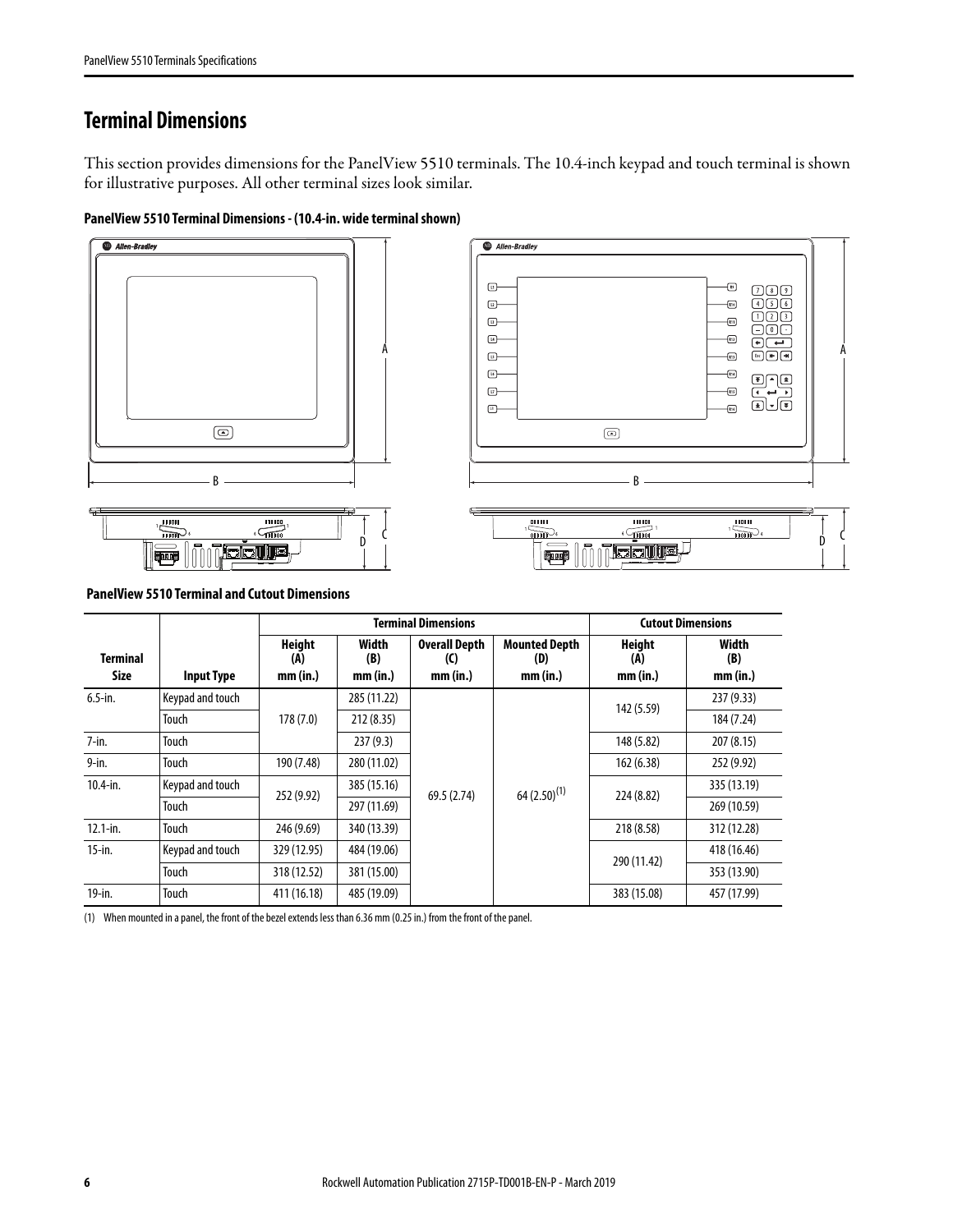### <span id="page-6-0"></span>**Studio 5000 Environment**

Use the Studio 5000 environment to create HMI applications for the PanelView 5510 terminal.



This environment includes these major components:

• **Studio 5000 View Designer** – the application where you create and design projects for a specific PanelView 5500 terminal and deploy that project to the terminal.

A project that is created for one terminal size can be converted for other terminals across the entire 5500 platform, regardless of size.

• **Studio 5000 Logix Designer** – the application that is used to develop control logic for a CompactLogix or ControlLogix controller and deploy that logic to the terminal.

In the Studio 5000 environment, you can create an application for any PanelView 5510 terminal and reuse that same application across the entire platform.

### <span id="page-6-1"></span>**Accessories**

This section lists accessories for the PanelView 5510 terminals.

#### **Protective Overlays**

|                         |                     | <b>Operator Input</b> |                      |
|-------------------------|---------------------|-----------------------|----------------------|
| Cat. No. <sup>(1)</sup> | <b>Display Size</b> | Touch                 | <b>Key and Touch</b> |
| 2711P-RGT7SP            | $6.5$ -in.          |                       |                      |
| 2711P-RGB7P             |                     |                       |                      |
| 2711P-RGT7W             | 7-in. widescreen    |                       |                      |
| 2711P-RGT9SP            | 9-in. widescreen    |                       |                      |
| 2711P-RGT10SP           | $10.4 - in.$        |                       |                      |
| 2711P-RGB10P            |                     |                       |                      |
| 2711P-RGT12SP           | 12.1-in. widescreen |                       |                      |
| 2711P-RGT15SP           | $15$ -in.           |                       |                      |
| 2711P-RGB15P            |                     |                       |                      |
| 2711P-RGT19P            | 19-in.              |                       |                      |

(1) Three overlays are shipped with each catalog number.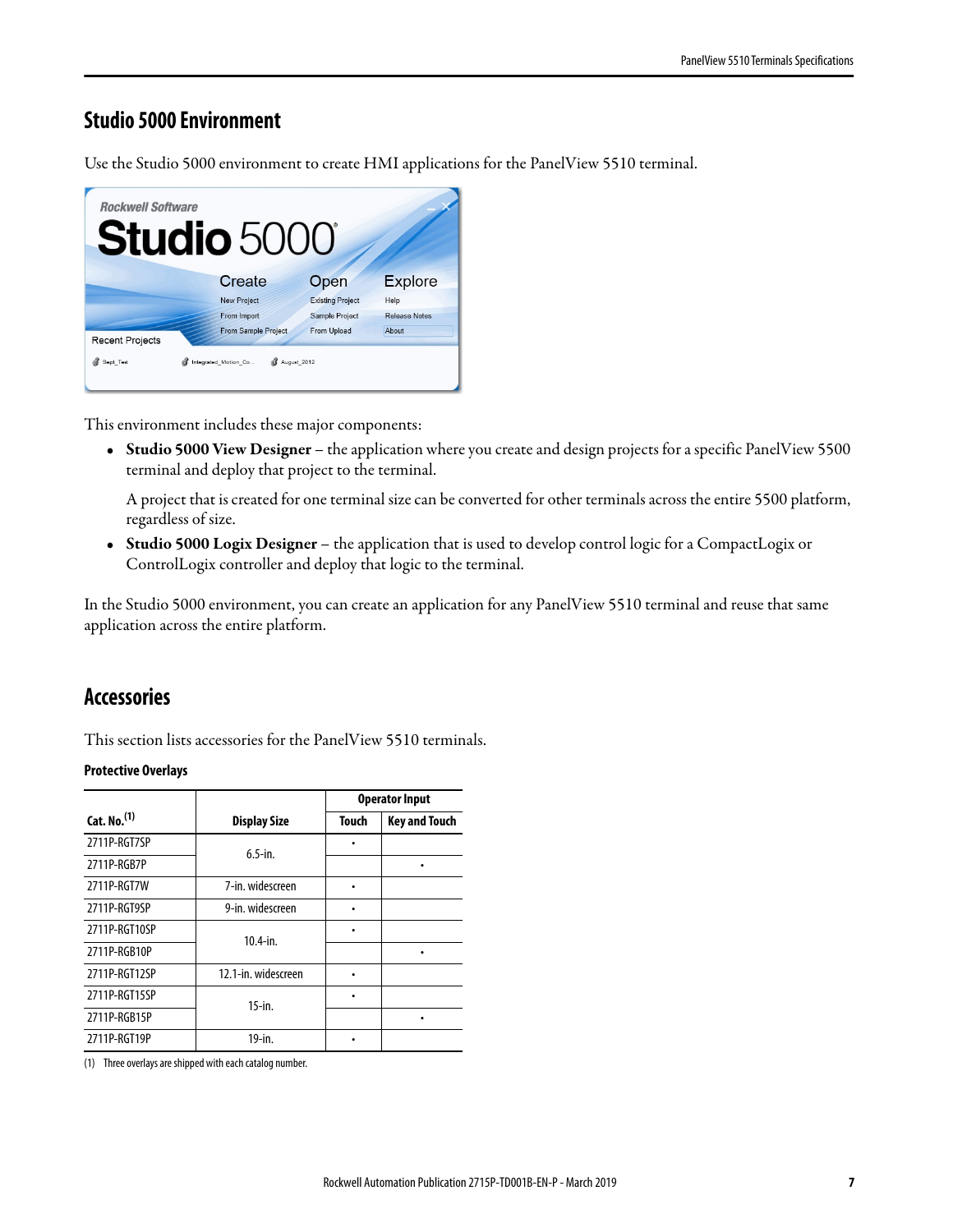#### **Power Supplies and Power Terminal Blocks**

| Cat. No.      | Description                                                                     | <b>Quantity</b> |
|---------------|---------------------------------------------------------------------------------|-----------------|
| 1606-XLP95E   | DIN rail power supply, 2428V DC output voltage, 95 W                            |                 |
| 1606-XI P100F | DIN rail power supply, 2428V DC output voltage, 100 W                           |                 |
| 2711P-RSACDIN | DIN rail power supply, AC-to-DC, 100250V AC, 5060 Hz                            |                 |
| 2711P-RTBDSP  | 3-pin DC power terminal block (black with white labels for $+$ , $-$ , and gnd) | 10              |

#### **USB Programming Cable**

| Cat. No.      | <b>Description</b>                                                                                  | Lenath                       |
|---------------|-----------------------------------------------------------------------------------------------------|------------------------------|
| 6189V-USBCBL2 | Programming cable that connects the device port of the terminal to a USB host<br>port of a computer | 1.8 <sub>m</sub><br>(5.9 ft) |

#### **Mounting Hardware**

| Cat. No.                  | <b>Description</b>      | Ouantitv |
|---------------------------|-------------------------|----------|
| 2711P-RMCP <sup>(1)</sup> | Mounting levers (black) | 16       |

(1) Catalog number 2711P-RMCP mounting levers are used with the PanelView 5510 terminals. Do not use gray mounting levers; they are not compatible with PanelView 5510 terminals.

#### **Battery Replacement**

| Cat. No.     | Description                                  | <b>Quantity</b> |
|--------------|----------------------------------------------|-----------------|
| 2711P-RY2032 | Lithium coin cell battery, CR2032 equivalent |                 |

#### <span id="page-7-0"></span>**Secure Digital (SD) Cards(1)**

| Cat. No.    | <b>Description</b>            |  |
|-------------|-------------------------------|--|
| 1784-SD1    | 1 GB SD card                  |  |
| 1784-SD2    | 2 GB SD card                  |  |
| 1784-SDHC8  | 8-GB SDHC card                |  |
| 1784-SDHC32 | 32-GB SDHC card               |  |
| 2711C-RCSD  | USB to SD adapter for SD card |  |

(1) To help reduce the chance of corruption when you use SD Cards or USB drives with the terminal, Rockwell Automation recommends that you use only the above SD card catalog numbers.

The SD™ and SDHC™ accessory cards in the above table have been designed to meet industrial robustness and environmental requirements. Rockwell Automation recommends that you use these accessory cards with the terminal to help reduce the chances of corruption. Studio 5000 View Designer software requires the following for SD cards that are inserted into the HMI device:

- 4 GB of free space
- A supported SDHC card type, preferably one listed in the [Secure Digital \(SD\) Cards](#page-7-0) table
- An environmental rating for the PanelView 5000 environment
- A supported format of either FAT32 or ext3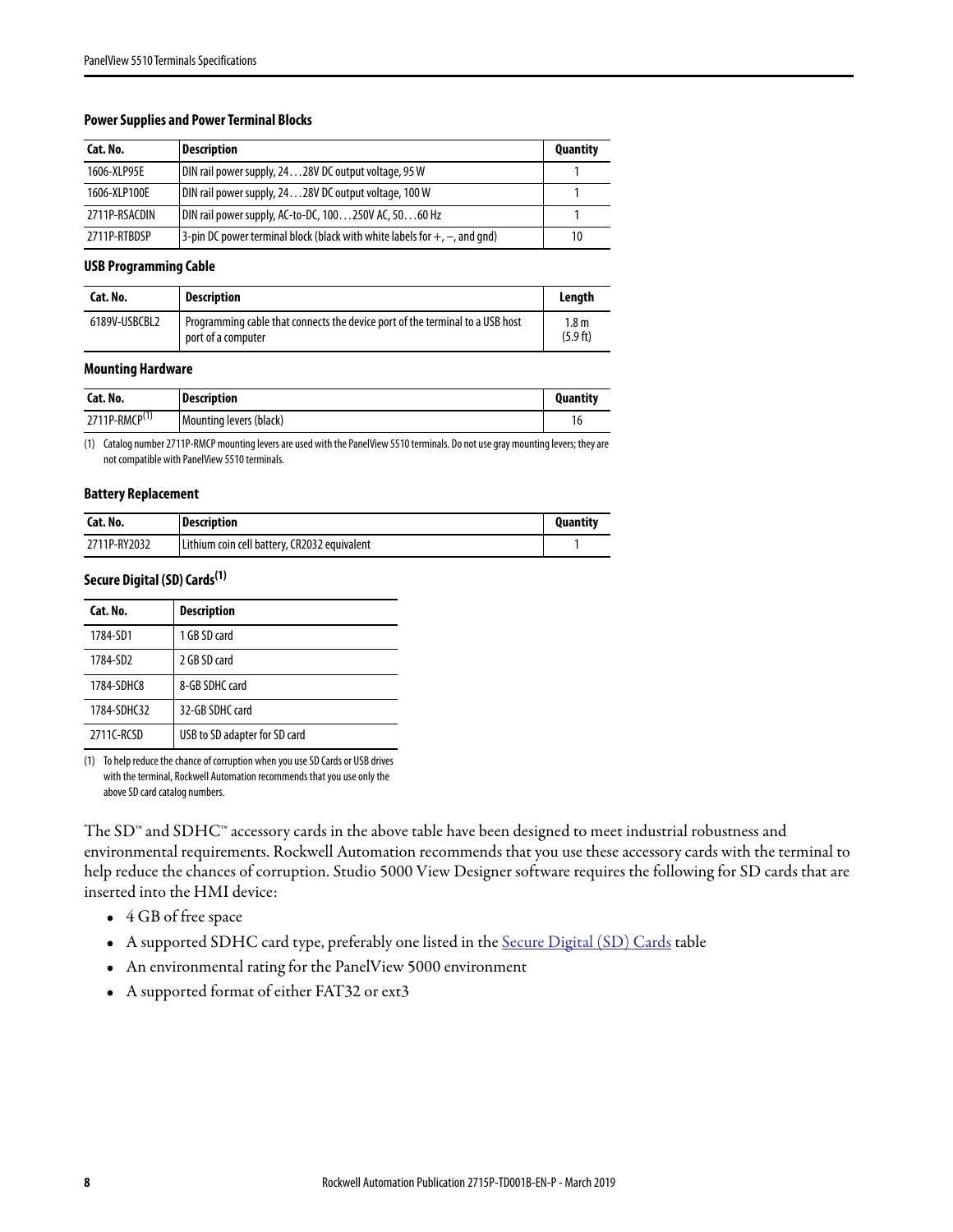### <span id="page-8-0"></span>**Additional Resources**

These documents contain more information about related products from Rockwell Automation.

| Resource                                                                    | Description                                                                                                                |  |
|-----------------------------------------------------------------------------|----------------------------------------------------------------------------------------------------------------------------|--|
| Visualization Solutions Selection Guide, publication VIEW-SG001             | Provides an overview of the visualization products (includes catalog number selections)<br>offered by Rockwell Automation. |  |
| PanelView 5510 Terminals User Manual, publication 2715P-UM001               | Provides information on how to install, operate, configure, and troubleshoot the<br>PanelView 5510 terminals.              |  |
| Industrial Automation Wiring and Grounding Guidelines, publication 1770-4.1 | Provides general guidelines on how to install a Rockwell Automation industrial system.                                     |  |
| Product Certifications website, rok.auto/certifications                     | Provides declarations of conformity, certificates, and other certification details.                                        |  |

Youcan view or download publications at [https://www.rockwellautomation.com/global/literature-library/](https://www.rockwellautomation.com/global/literature-library/overview.page) [overview.page.](https://www.rockwellautomation.com/global/literature-library/overview.page) To order paper copies of technical documentation, contact your local Allen-Bradley distributor or Rockwell Automation sales representative.